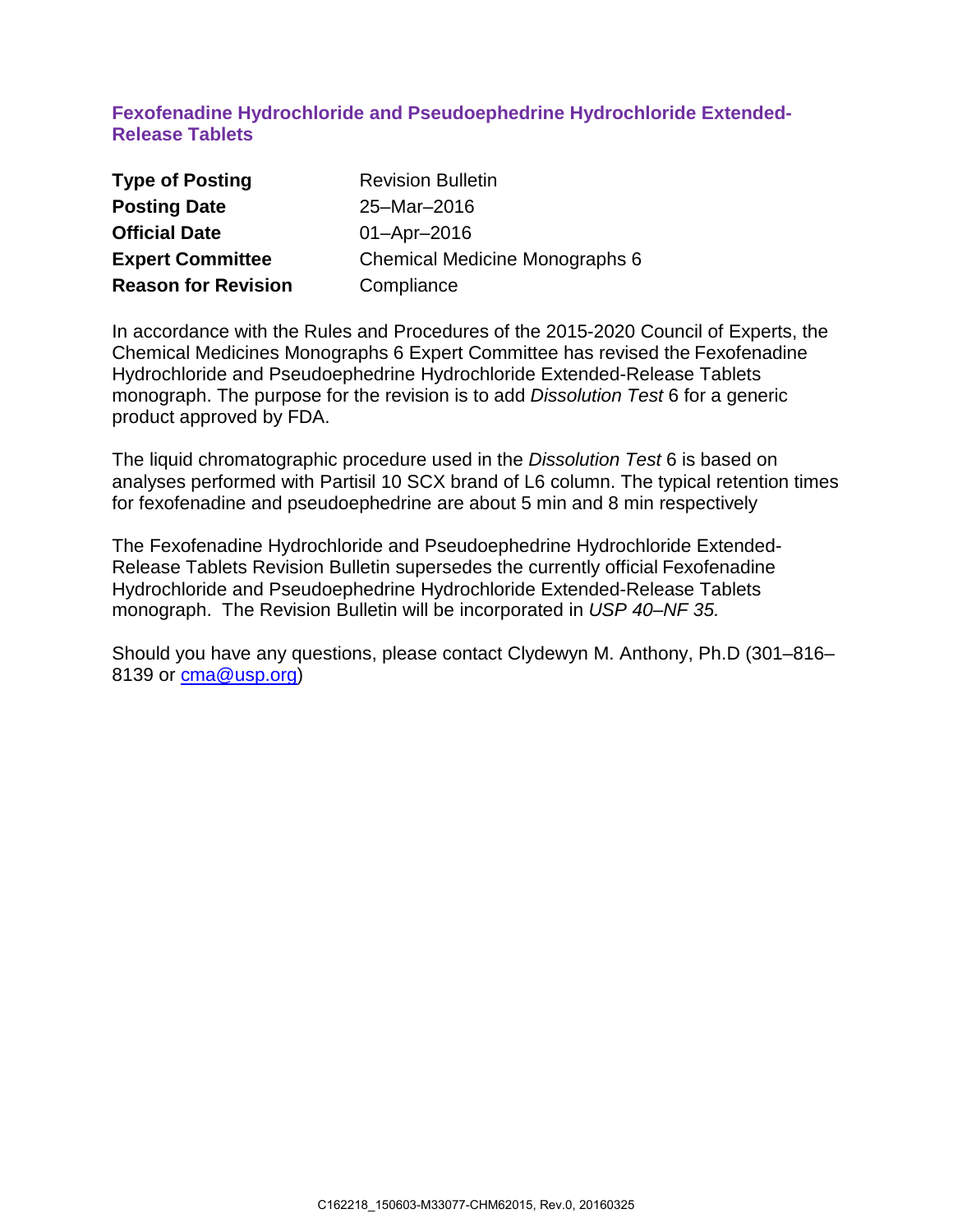# **Extended-Release Tablets**

Fexofenadine Hydrochloride and Pseudoephedrine Hydro-<br>chloride Extended-Release Tablets contain NLT 93.0% *lution* diluted with *Mobile phase* chloride Extended-Release Tablets contain NLT 93.0%<br>and NMT 107.0% of the labeled amounts of fexofenadine hydrochloride (C<sub>32</sub>H<sub>39</sub>NO<sub>4</sub> · HCl) and pseudoe-  $\hskip 1.6cm$  hydrochloride and 0.8 mg/mL of pseudoephedrine hy-

- **A.** The retention times of the major peaks of the *Sample* **Standard solution:** Dilute 6.0 mL of the *Standard stock*
- •

**Acceptance criteria:** The  $R_F$  value of fexofenadine hy-<br>drochloride in the *Sample solution* is comparable to (See Chromatographic system Suitability.)<br>that of fexofenadine hydrochloride in *Standard solution* Mode: LC<br> *A*. The  $R_F$  value of pseudoephedrine hydrochloride in the *Sample solution* is comparable to that of pseudoethe *Sample solution* is comparable to that of pseudoe-<br>phedrine hydrochloride in *Standard solution B*.<br>nected in series to a 4.6-mm × 25-cm; 5-um pac

ASSAY<br>**• Procedure:** 15°<br>**Procedure:** 1.5 mL/min<br>**Putter:** Disselve 6.8 of sodium asstate and 16.22 of the Flow rate: 1.5 mL/min

- 
- **PROCEDURE 1**<br> **Example the Sack of Solution and Hotal Higheric Dissolve 6.8 g of sodium acetate and 16.22 g<br>
of sodium 1-octanesulfonate in water, and dilute with<br>
water to 1L. Adjust with glacial acetic acid to a pH of** 
	-

decarboxylated degradant<sup>1</sup> in a volume of methanol, and dilute with *Buffer* to obtain a ratio of methanol to **Fexofenadine Hydrochloride and**<br> **Pseudoephedrine Hydrochloride**<br> **Extended-Release Tablets**<br> **Extended-Release Tablets**<br> **Extended-Release Tablets**<br> **Extended-Release Tablets**<br> **Extended-Release Tablets** 

- **Related compounds solution:** 0.02 mg/mL each of **DEFINITION**<br>Fexofenadine Hydrochloride and Pseudoephedrine Hydro-<br>Fexofenadine Hydrochloride and Pseudoephedrine Hydro-<br>boxylated degradant from *Related compounds stock so-*
- Standard stock solution: 0.4 mg/mL of fexofenadine phedrine hydrochloride (C<sub>10</sub>H<sub>15</sub>NO · HCl). drochloride from USP Fexofenadine Hydrochloride RS phedrine hydrochloride (C<sub>10</sub>H<sub>15</sub>NO · HCl).<br> **and USP Pseudoephedrine Hydrochloride RS, respec-<br>
<b>IDENTIFICATION** and USP Pseudoephedrine Hydrochloride RS, respec-<br> **A.** The retention times of the major peaks of the *Samp* 
	- solution correspond to those of the Standard solution, as solution and 15.0 mL of the *Related compounds solution*<br>obtained in the Assay.<br>**B. THIN-LAYER CHROMATOGRAPHIC IDENTIFICATION TEST** by the solution of 0.096 mg/mL o (201)<br>
	Standard solution A: 6 mg/mL of USP Fexofenadine<br>
	Hydrochloride, 0.006 mg/mL of fexofenadine<br>
	Hydrochloride RS in methanol<br>
	Standard solution B: 12 mg/mL of USP Pseudoephed-<br>
	Standard solution: 12 mg/mL of USP Pseu
		- phedrine hydrochloride from finely powdered Tablets transfer NLT 10 whole Tablets to a 500-mL volumetric<br>(NLT 4) into a suitable vessel, and add 5 mL of metha-strand flask. Add 300 mL of methanol, and shake by mechani nol. Cap the vessel, and shake vigorously for 2 min.<br>
		Pass the resulting suspension through a suitable filter<br>
		of 0.45-µm pore size. Use the filtrate.<br>
		Adsorbent: 0.2-mm layer of HPTLC silica gel mixture.<br>
		Dry the plate a Developing solvent system: Toluene, dehydrated alco-<br>
		hol, and ammonium hydroxide (50:45:5)<br>
		hol, and ammonium hydroxide (50:45:5)<br>
		tion through a filter of 0.45-µm or finer pore size, and<br>
		tion through a filter of 0.45-µm
		- *vent system*. After removal of the plate, mark the sol-<br>vent front, and allow the plate to air-dry. Heat the fexofenadine hydrochloride and pseudoephedrine hy-<br>plate at 105° until the odor of ammonia disappears direction (about 5 min). Allow the plate to cool, and examine under UV light at 254 nm. [NOTE—The  $R_F$  values for the *sample stock solution*, and use the supernatant fexofenadine and pseudoephedrine are 0.17 and 0.39,<br>respectively

nected in series to a 4.6-mm × 25-cm; 5-µm packing L11

- 
- 

1. Available from USP as USP Fexofenadine Related Compound C AS, Cat# 1270446.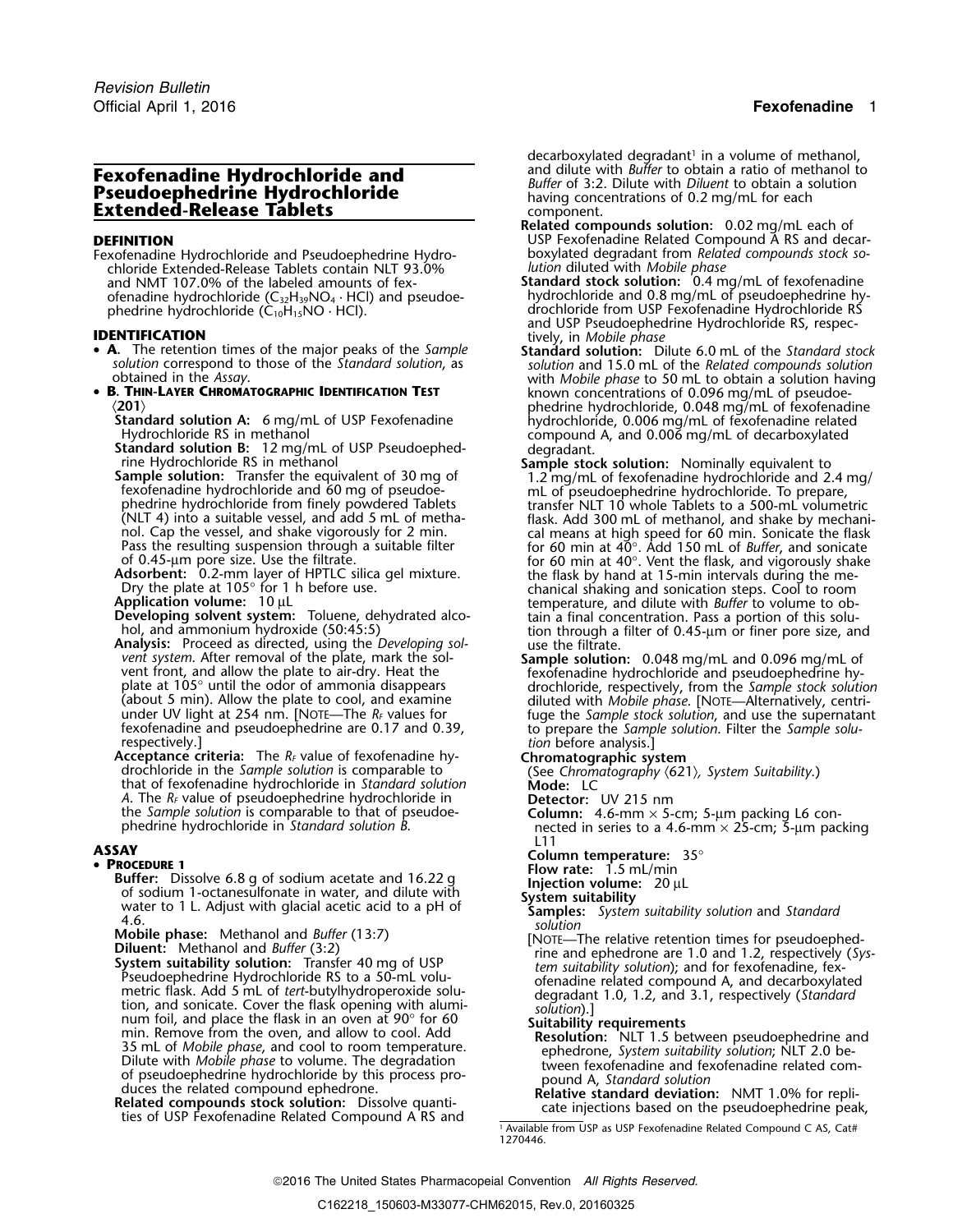*System suitability solution*; NMT 1.0% for replicate in-<br>iections based on the fexofenadine peak, *Standard* allow to stand for 16 h without mechanical shaking. jections based on the fexofenadine peak, *Standard* solution

Calculate separately the percentage of the labeled amount of fexofenadine hydrochloride (C<sub>32</sub>H<sub>39</sub>NO<sub>4</sub> amount of fexofenadine hydrochloride  $(C_{32}H_{39}NO_4 \cdot$  **Sample solution:** 0.072 mg/mL and 0.096 mg/mL of HCl) and pseudoephedrine hydrochloride  $(C_{10}H_{15}NO \cdot$  fexofenadine hydrochloride and pseudoephedrine hy-

$$
Result = (r_U/r_S) \times (C_S/C_U) \times 100
$$

- $r_U$  = peak response of either fexofenadine or pseudoephedrine from the *Sample solution* = peak response of either fexofenadine or
- 
- Hydrochloride RS or USP Pseudoephedrine **Column temperature:** 35° Hydrochloride RS in the *Standard solution* **Flow rate:** 1.5 mL/min (mg/mL) **Injection volume:**<sup>20</sup> <sup>µ</sup><sup>L</sup>
- *C*<sub>*U*</sub> = nominal concentration of either fexofenadine **System suitability**<br>hydrochloride or pseudoephedrine **System Suitability Samples:** *System suitability solution* and *Standard*<br>hydrochloride in the *Sample solut* hydrochloride in the *Sample solution solution*
- 
- •**PROCEDURE 2:** Use this procedure for Tablets labeled to ephedrone, *System suitability solution*; NLT 2.0 be-<br>meet *Dissolution Test 5*.
	- **Buffer:** Dissolve 6.8 g of sodium acetate and 16.22 g pound A, *Standard solution*<br>of sodium 1-octanesulfonate in water, and dilute with **Relative standard deviation:** NMT 1.0% for repli-
	-
	- **System suitability solution:** Transfer 60 mg of USP *solution* Pseudoephedrine Hydrochloride RS to a 50-mL volu-<br>
	metric flask. Add 10 mL of hydrogen peroxide, and<br>
	swirl the flask. Cover the flask opening with aluminum<br>
	foil, and heat in an oven at 90° for 4 h. Add 35 mL of<br>
	Mobile doephedrine hydrochloride by this process produces  $I$  the related compound ephedrone.
	- **Related compounds stock solution:** 0.225 mg/mL each of USP Fexofenadine Related Compound A RS  $r_U =$  peak response of either fexofenadine or<br>and decarboxylated degradant, prepared as follows.<br>pseudoephedrine from the Sample solution and decarboxylated degradant, prepared as follows. pseudoephedrine from the *Sample solution* Dissolve USP Fexofenadine Related Compound A RS *<sup>r</sup><sup>S</sup>* = peak response of either fexofenadine or and decarboxylated degradant in a volume of metha-<br>nol, and dilute with *Buffer* to obtain a ratio of metha-<br> $C_s$  = concentration of either USP Fexofenadine nol, and dilute with *Buffer* to obtain a ratio of metha-<br>
	nol to *Buffer* of 13:5. Dilute with *Buffer* to obtain the *C<sub>S</sub>* = concentration of either USP Pseudoephedrine nol to *Buffer* of 13:5. Dilute with *Buffer* to obtain the Hydrochloride RS or USP Pseudoephedrine<br>
	Hydrochloride RS in the *Standard solution*<br>
	Hydrochloride RS in the *Standard solution*
	- required concentrations of the components.<br>**Related compounds solution:** 0.0113 mg/mL each of *mg/mL*) **Related compounds solution:** 0.0113 mg/mL each of (mg/mL)<br>USP Fexofenadine Related Compound A RS and decar-  $C_U$  = nominal concentration of either fexofenadine USP Fexofenadine Related Compound A RS and decar-<br>boxylated degradant from *Related compounds stock so*-<br>hydrochloride or pseudoephedrine boxylated degradant from *Related compounds stock solution* in *Mobile phase*
	- **Standard stock solution:** 0.36 mg/mL of USP Fex- (mg/mL) ofenadine Hydrochloride RS and 0.48 mg/mL of USP **Acceptance criteria:** 93.0%–107.0%
	- Pseudoephedrine Hydrochloride RS in *Mobile phase* **Standard solution:** 0.096 mg/mL of USP Pseudoe- **PERFORMANCE TESTS** phedrine Hydrochloride RS, 0.072 mg/mL of USP Fexofenadine Hydrochloride RS, and 0.002 mg/mL each of *Change to read:* USP Fexofenadine Related Compound A RS and decarboxylated degradant, prepared as follows. Transfer •Doxylated degradant, prepared as follows. Transfer<br>10 mL of *Standard stock solution* and 8 mL of *Related* **Test 1**<br>*Compounds solution* to a 50-mL volumetric flask, and **Test 1**
	- compounds solution to a 50-mL volumetric flask, and<br>
	dilute with Mobile phase to volume.<br> **Sample stock solution:** Nominally equivalent to<br>
	0.36 mg/mL of fexofenadine hydrochloride and<br>
	0.48 mg/mL of pseudoephedrine hydroc pared as follows. Cluster the composite of a 500-mL<br>pieces in a mortar, transfer the composite to a 500-mL<br>volumetric flask, and add 325 mL of methanol. Shake<br>by mechanical means for at least 30 min, and sonicate<br>for at le

*solution*<br>**Analysis Dilute with** *Buffer* **to volume. Pass a portion of this so-<br>lution through a suitable filter of 0.45-um or finer por** Analysis<br>**Samples:** Standard solution and Sample solution **and a suitable filter of 0.45-**µm or finer pore<br>size. Transfer 5 mL of the filtrate to a 50-mL volumetric **Samples:** *Standard solution* and *Sample solution* size. Transfer 5 mL of the filtrate to a 50-mL volumetric

HCl) and pseudoephedrine hydrochloride (C<sub>10</sub>H<sub>15</sub>NO · fexofenadine hydrochloride and pseudoephedrine hy-<br>HCl) in the portion of Tablets taken: dochloride, respectively, in *Mobile phase*, from the drochloride, respectively, in Mobile phase, from the<br>Sample stock solution

## *Sample stock solution* Result = (*<sup>r</sup>U*/*<sup>r</sup>S*) × (*CS*/*CU*) ×<sup>100</sup> **Chromatographic system**

(See *Chromatography* 〈621〉*, System Suitability*.)

- 
- pseudoephedrine from the *Sample solution*<br> *r*<sub>S</sub> = peak response of either fexofenadine or **Column:** 4.6-mm × 5-cm; 5-µm packing L6 con-<br>
pseudoephedrine from the *Standard solution* enected in series to a 4.6-mm × 25-cm pseudoephedrine from the *Standard solution*<br>C<sub>S</sub> = concentration of either USP Fexofenadine L11 L11
	-
	-
	-
	-
	-
	-
- (mg/mL)<br>**Acceptance criteria:** 93.0%–107.0% *Suitability requirements*<br>PROCEDURE 2: Use this procedure for Tablets labeled to **PROCEDURE 2:** Use this procedure for Tablets labeled to
- water to 1 L. Adjust with glacial acetic acid to a pH of<br>
4.0.<br>
Mobile phase: Methanol and Buffer (13:7)<br>
System suitability solution; NMT 1.0% for replicate in-<br>
System suitability solution: Transfer 60 mg of USP<br>
System

$$
Result = (r_U/r_S) \times (C_S/C_U) \times 100
$$

- 
- 
- 
- *lution* in *Mobile phase* hydrochloride in the *Sample solution*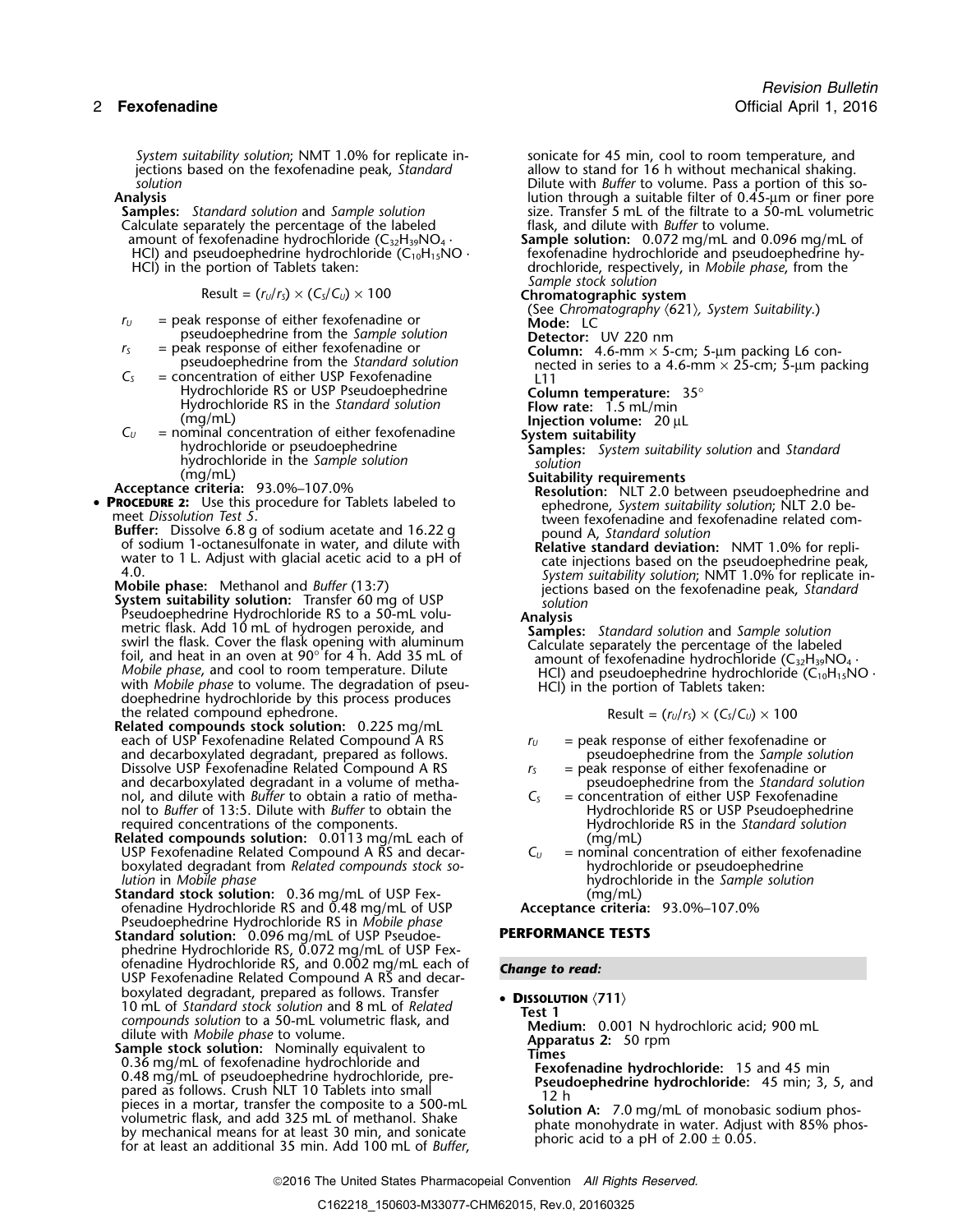**Mobile phase:** Acetonitrile and *Solution A* (9:11) **Fexofenadine standard stock solution:** Transfer **Standard solution:** Dissolve quantities of USP Fex-<br>ofenadine Hydrochloride RS and USP Pseudoephedrine Hydrochloride RS in *Medium*, and dilute to obtain a solution containing known concentrations similar to those expected in the *Sample solution*. [NOTE—A small amount of methanol, NMT 0.5% of the total volume, amount of methanol, NMT 0.5% of the total volume, **Pseudoephedrine standard stock solution:** Transfer can be used to dissolve the fexofenadine 66 mg of USP Pseudoephedrine Hydrochloride RS to a<br>100-mL volumetric flask. Add 10 mL of methanol, and

**Sample solution:** Pass a portion of the solution under swirl until dissolved. Add 50 mL of *Medium*, and mix.<br>test through a suitable nylon filter of 0.45-um pore allow the solution to equilibrate to room temperature. test through a suitable nylon filter of  $0.45$ - $\mu$ m pore size. and dilute with *Medium* to volume.

(See *Chromatography* 〈621〉*, System Suitability*.) Hydrochloride RS and 132 µg/mL of USP Pseudoe-

- **Suitability requirements**<br> **Sample:** Standard solution<br> **Suitability requirements**<br> **Resolution:** NLT 3.0 between fexofenadine and<br> **Resolution:** NLT 3.0 between fexofenadine and<br> **Detector:** UV 215 nm **Resolution:** NLT 3.0 between fexofenadine and pseudoephedrine **Column:** 4.6-mm × 25-cm; 5-µm packing L7<br> **ailing factor:** NMT 1.5 for fexofenadine and **Column:** 4.6-mm × 25-cm; 5-µm packing L7
- **Tailing factor:** NMT 1.5 for fexofenadine and pseudoephedrine **Relative standard deviation:** NMT 2.0%<br>**Analysis**

**Samples:** *Standard solution* and *Sample solution* **Suitability requirements**<br> **Calculate the percentages of the labeled amounts of <b>Resolution:** NLT 2.0 between fexofenadine and Calculate the percentages of the labeled amounts of **Resolution:** NLT 2.0 between fexofenadine hydrochloride  $(C_{32}H_{39}NO_4 \cdot HCl)$  and pseudoephedrine fexofenadine hydrochloride  $(C_{32}H_{39}NO_4 \cdot HCl)$  and pseudoephedrine<br>pseudoephedrine hydrochloride  $(C_{10}H_{15}NO \cdot HCl)$  **Tailing factor:** NMT 2.0 for fexofenadine and NMT pseudoephedrine hydrochloride (C<sub>10</sub>H<sub>15</sub>NO · HCl)<br>dissolved. dissolved. 2.5 for pseudoephedrine

- **Fexofenadine hydrochloride**  $(C_{32}H_{39}NO_4 \cdot HCl)$ **:** NLT peaks 65% (O) of the labeled amount is dissolved in 15 65% (*Q*) of the labeled amount is dissolved in 15 **Analysis** min, and NLT 80% (*Q*) of the labeled amount is dissolved in 45 min.
- 

| <b>EXPLUSIVE LIVER OCHIOLIC</b><br>80% (Q) of the labeled am<br>min.<br>Pseudoephedrine hydroch | <b>Amount</b><br><b>Dissolved</b><br>(%) | Time   |
|-------------------------------------------------------------------------------------------------|------------------------------------------|--------|
| See Table 2.                                                                                    | <b>NMT 36</b>                            | 45 min |
|                                                                                                 | $45 - 69$                                |        |
| <b>Table 2</b>                                                                                  | $61 - 80$                                |        |
|                                                                                                 | NII TRO                                  |        |

The percentages of the labeled amount of pseudoephedrine hydrochloride, dissolved at the times specified, conform to Dissolution  $(711)$ , Acceptance Table *2*. 2 h 38–58

Test 2: If the product complies with this test, the labeling indicates that the product meets USP Dissolution *Test 2*.

- **Fexofenadine hydrochloride:** 45 min *2*.
- **Solution A:** 2.7 mg/mL of monobasic potassium<br>
phosphate and 2.2 mg/mL of sodium 1-octanesulfon-<br> **Medium:** 0.001 N hydrochloric acid; 900 mL phosphate and 2.2 mg/mL of sodium 1-octanesulfon-**Medium:** 0.001 N hyate in water. Adjust with phosphoric acid to a pH of **Apparatus 2:** 50 rpm ate in water. Adjust with phosphoric acid to a pH of 2.50 ± 0.05. **Times**

**Mobile phase:** Methanol, acetonitrile, and *Solution A* **Fexofenadine hydrochloride:** 30 min (3:3:4)<br>Pseudoephedrine hydrochloride: 0.5

100-mL volumetric flask. Add 10 mL of methanol, and swirl until dissolved. Add 50 mL of *Medium*, and mix. Allow the solution to equilibrate to room temperature, and dilute with *Medium* to volume. 100-mL volumetric flask. Add 10 mL of methanol, and swirl until dissolved. Add 50 mL of *Medium*, and mix. **Chromatographic system**<br>(See Chromatography (621), System Suitability.) **Standard solution:** 66 µg/mL of USP Pseudoe-

**Mode:** LC **but a mode: LC** phedrine Hydrochloride RS from a mixture of *Fex-***Detector:** UV 210 nm<br> **Column:** 4.6-mm × 25-cm; packing L6 **by and** *Standard stock solution* diluted with *Medium* **Column:** 4.6-mm × 25-cm; packing L6 *standard stock solution diluted with Medium*<br>**Flow rate:** 1 mL/min **collect and** *Sample solution***:** Pass a portion of the solu

**Flow rate:** 1 mL/min **Sample solution:** Pass a portion of the solution under **Injection volume:** 10 µL test through a suitable filter of 0.45-µm pore size. **System suitability Chromatographic system**

**Sample:** *Standard solution* (See *Chromatography* 〈621〉*, System Suitability*.)

**Injection volume:** 10 µL<br>System suitability

- **Sample:** *Standard solution*<br>**Suitability requirements** 
	-
	-

**Tolerances Relative standard deviation:** NMT 2.0% for both

solved in 45 min.<br> **Pseudoephedrine hydrochloride (C<sub>10</sub>H<sub>15</sub>NO · HCl):** Calculate the percentages of the labeled amounts of exercentages of the labeled amounts of exercencies of the labeled amounts of exercencies  $\text{C}_{3$ **Pseudoephedrine hydrochloride (C<sub>10</sub>H<sub>15</sub>NO** · **HCl):** fexofenadine hydrochloride (C<sub>32</sub>H<sub>39</sub>NO<sub>4</sub> · HCl) and pseudoephedrine hydrochloride (C<sub>10</sub>H<sub>15</sub>NO · HCl) pseudoephedrine hydrochloride (C<sub>10</sub>H<sub>15</sub>NO · HCl) dissolved.

**Table 1**<br> **Fexofenadine hydrochloride (C<sub>32</sub>H<sub>39</sub>NO<sub>4</sub> · HCl): NLT Amount** 80% (*Q*) of the labeled amount is dissolved in 45 **Dissolved** min.

> **Time (%) Pseudoephedrine hydrochloride (C10H15NO · HCl):** See *Table 2*.

| <b>NLT 80</b>                               |                  | <b>Amount</b>                                                                                                                                         |
|---------------------------------------------|------------------|-------------------------------------------------------------------------------------------------------------------------------------------------------|
| rcentages of the labeled amount of pseudoe- | Time             | <b>Dissolved</b><br>(%)                                                                                                                               |
|                                             | $30 \text{ min}$ | <b>NMT 35</b>                                                                                                                                         |
|                                             | 2 h              | $38 - 58$                                                                                                                                             |
|                                             | 4 h              | 56–76                                                                                                                                                 |
| ates that the product meets USP Dissolution | 12 h             | <b>NLT 80</b>                                                                                                                                         |
|                                             |                  | rine hydrochloride, dissolved at the times spec-<br>conform to Dissolution (711), Acceptance Table<br>the product complies with this test, the label- |

**Medium:** 0.001 N hydrochloric acid; 900 mL The percentages of the labeled amount of pseudoe-<br>Apparatus 2: 50 rpm phedrine hydrochloride, dissolved at the times spec-**Times** ified, conform to *Dissolution* 〈711〉*, Acceptance Table*

> Test 3: If the product complies with this test, the labeling indicates that the product meets USP *Dissolution*<br>Test 3.

(3:3:4) **Pseudoephedrine hydrochloride:** 0.5, 2, 4, and 12 h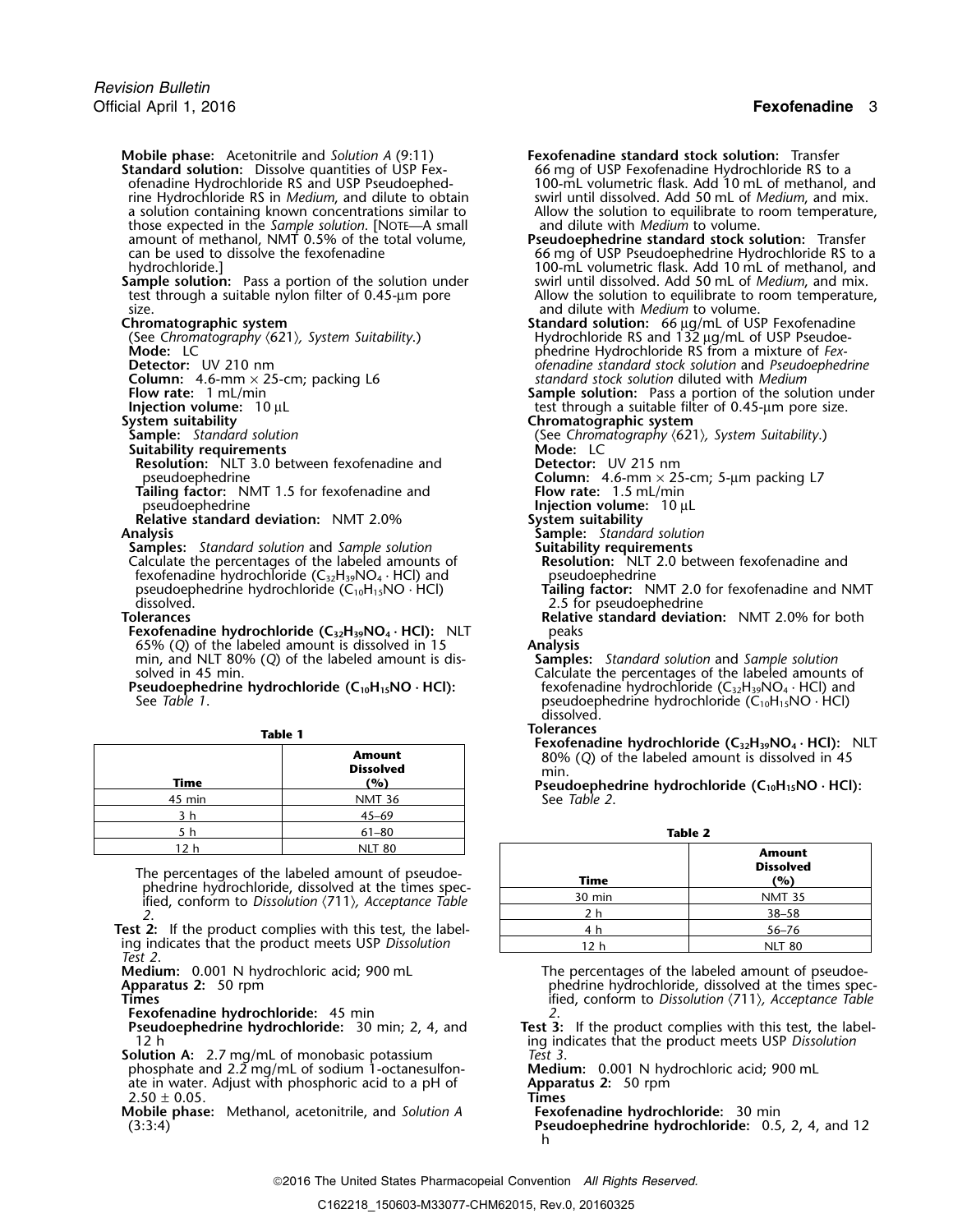**Buffer solution:** 6.64 g/L of monobasic sodium phos-<br>phate in water. Adjust with phosphoric acid to a pH **Fexofena** phate in water. Adjust with phosphoric acid to a pH **Fexofenadine hydrochloride (C32H39NO<sup>4</sup> · HCl):** NLT

**Mobile phase:** *Buffer solution* and acetonitrile (3:2) min. min. min. in mobile phase: *Buffer Sultion:* [NOTE—A small amount of metha-<br>**Peromana and property property of the state of the state of Prendicipal and Sultion Standard solution:** [NOTE—A small amount of metha-<br>1 **Pseudoephedrine hydrochloride (C10H** *C***<sub>2</sub><b>***Dhe 4. See Table 4.* 

nol, not exceeding 0.5% of the final total volume, can be used to dissolve fexofenadine hydrochloride.]<br>Prepare a solution in Medium containing known con-Prepare a solution in *Medium* containing known con- **Table 4** centrations of USP Fexofenadine Hydrochloride RS and USP Pseudoephedrine Hydrochloride RS similar to those expected in the solution under test.

**Sample solution:** Pass a portion of the solution under test through a suitable PVDF or nylon filter of 0.45-

um pore size.<br>Chromatographic system

(See *Chromatography*  $(621)$ *, System Suitability.)* 

**Suitability requirements**<br>**Tailing factor:** NMT 2.0 for fexofenadine and pseudoephedrine deviation: NMT 2.0% for both deaerated<br>Relative standard deviation: NMT 2.0% for both Apparatus

Calculate the percentages of the labeled amounts of **Fexofenadine hydrochloride:** 15 and 45 min fexofenadine hydrochloride (C32H39NO<sup>4</sup> · HCl) and **Pseudoephedrine hydrochloride:** 3, 7, and 23 h Fexofenadine hydrochloride (C<sub>10</sub>H<sub>15</sub>NO<sub>4</sub> · HCl) and<br>pseudoephedrine hydrochloride (C<sub>10</sub>H<sub>15</sub>NO · HCl) **Buffer:** 4.1 g/L of anhydrous sodium acetate in water.<br>dissolved. Adjust with glacial acetic acid to a pH of 3.6 ±

**Fexofenadine hydrochloride (C<sub>32</sub>H<sub>39</sub>NO<sub>4</sub> · HCl):** NLT **Standard solution:** Prepare a solution in *Medium* con-<br>80% (Q) of the labeled amount is dissolved in 30 taining 0.20 mg/mL of USP Fexofenadine Hydrochlo-

| Time<br>(h) | <b>Amount</b><br><b>Dissolved</b><br>(%) | (see Chromatography (621), system suitability.<br>Mode: LC<br><b>Detector:</b> UV 254 nm<br><b>Column:</b> 4.6-mm $\times$ 10-cm; 5-µm packing L9 |
|-------------|------------------------------------------|---------------------------------------------------------------------------------------------------------------------------------------------------|
| 0.5         | $13 - 33$                                | Column temperature: $40^{\circ}$                                                                                                                  |
|             | $35 - 55$                                | Flow rate: $2 \text{ mL/min}$                                                                                                                     |
|             | 50-70                                    | Injection volume: 50 µL                                                                                                                           |
|             | NIIT RO                                  | System suitability                                                                                                                                |

The percentages of the labeled amount of pseudoe- [NOTE—The relative retention times for fexofenadine<br>[.phedrine hydrochloride. dissolved at the times spec- and pseudoephedrine are 0.45 and 1.0, respectively.] phedrine hydrochloride, dissolved at the times spec- and pseudoephedrine are ified, conform to Dissolution (711), Acceptance Table **Suitability requirements** ified, conform to *Dissolution*  $\langle 711 \rangle$ , *Acceptance Table* 

**Test 4:** For products labeled with a dosing interval of **product of the pseudoephedrine**<br>24 h. If the product complies with this test, the label-**Tailing factor:** NMT 2.0 for fexofenadine and 24 h. If the product complies with this test, the label-**Tailing factor:** N.<br>
ing indicates that the product meets USP *Dissolution* and and pseudoephedrine ing indicates that the product meets USP Dissolution Test 4.

**Medium:** 0.001 N hydrochloric acid; 900 mL ofenadine and pseudoephedrine<br> **Annalysis Annalysis Apparatus 2: 50 rpm**<br>**Times** 

**Pseudoephedrine hydrochloride:** 3, 7, and 23 h drochloride (C<sub>32</sub>H<sub>39</sub>NO<sub>4</sub> · HCl) in the sample with-<br>Determine the percentages of the labeled amounts of drawn from the vessel at each time point (*i*) shown Determine the percentages of the labeled amounts of drawn from drawn from the version of the vessel at each tim<br>
detail in Table 5: fexofenadine hydrochloride and pseudoephedrine hydrochloride dissolved by using the chromatographic procedure described in *Test 1*. The contract of a set of the result  $\epsilon = (r_U/r_S) \times C_S$ 

of 2.50 ± 0.05. 80% (*Q*) of the labeled amount is dissolved in 30

| Time<br>(h) | <b>Amount</b><br><b>Dissolved</b><br>(%) |  |  |
|-------------|------------------------------------------|--|--|
|             | $10 - 30$                                |  |  |
|             | $35 - 65$                                |  |  |
| つっ          | <b>NLT 80</b>                            |  |  |

Mode: LC<br>
Detector: UV 210 nm<br>
Obtector: UV 210 nm<br>
Column: 4.6-mm × 25-cm; packing L1<br>
Flow rate: 2.5 mL/min<br>
Flow rate: 2.5 mL/min<br>
Flow rate: 2.5 mL/min<br>
Flow rate: 2.5 mL/min

**Injection volume:** 10 μL<br> **System suitability**<br> **System suitability**<br>
Sample: *Standard solution*<br>
Suitability requirements<br>
Suitability requirements<br>
Test 5. For product complies with a dosing interval of<br> *Standard sol* 

**Medium:** 0.001 N hydrochloric acid; 900 mL

**Relative standard deviation:** NMT 2.0% for both **Apparatus 2:** 50 rpm, with sinkers. [NOTE—A suitable peaks sinker is available as catalog number CAPWST-31 from **Analysis** www.qla-llc.com.] **Samples:** *Standard solution* and *Sample solution* **Times**

min.<br>**Pseudoephedrine hydrochloride (C<sub>10</sub>H<sub>15</sub>NO · HCl):**<br>See *Table 3*.<br>See *Table 3*.<br>See *Table 3*.

Sample solution: Pass a portion of the solution under test through a suitable filter of 0.45-µm pore size.

**Table 3 Chromatographic system**

(See *Chromatography* 〈621〉*, System Suitability*.) **Amount Mode:** LC

**Sample:** *Standard solution* 

*2*. **Resolution:** NLT 2.0 between fexofenadine and

**Relative standard deviation:** NMT 1.5% for fex-

**Times Samples:** *Standard solution* and *Sample solution* **Fexofenadine hydrochloride:** 30 min **Calculate the concentration (C**<sub>*i*</sub>) of fexofenadine hy-<br>**Pseudoephedrine hydrochloride:** 3, 7, and 23 h drochloride (C<sub>32</sub>H<sub>39</sub>NO<sub>4</sub> · HCl) in the sample with-

 $r_U$  = peak response of fexofenadine from the *Sample solution*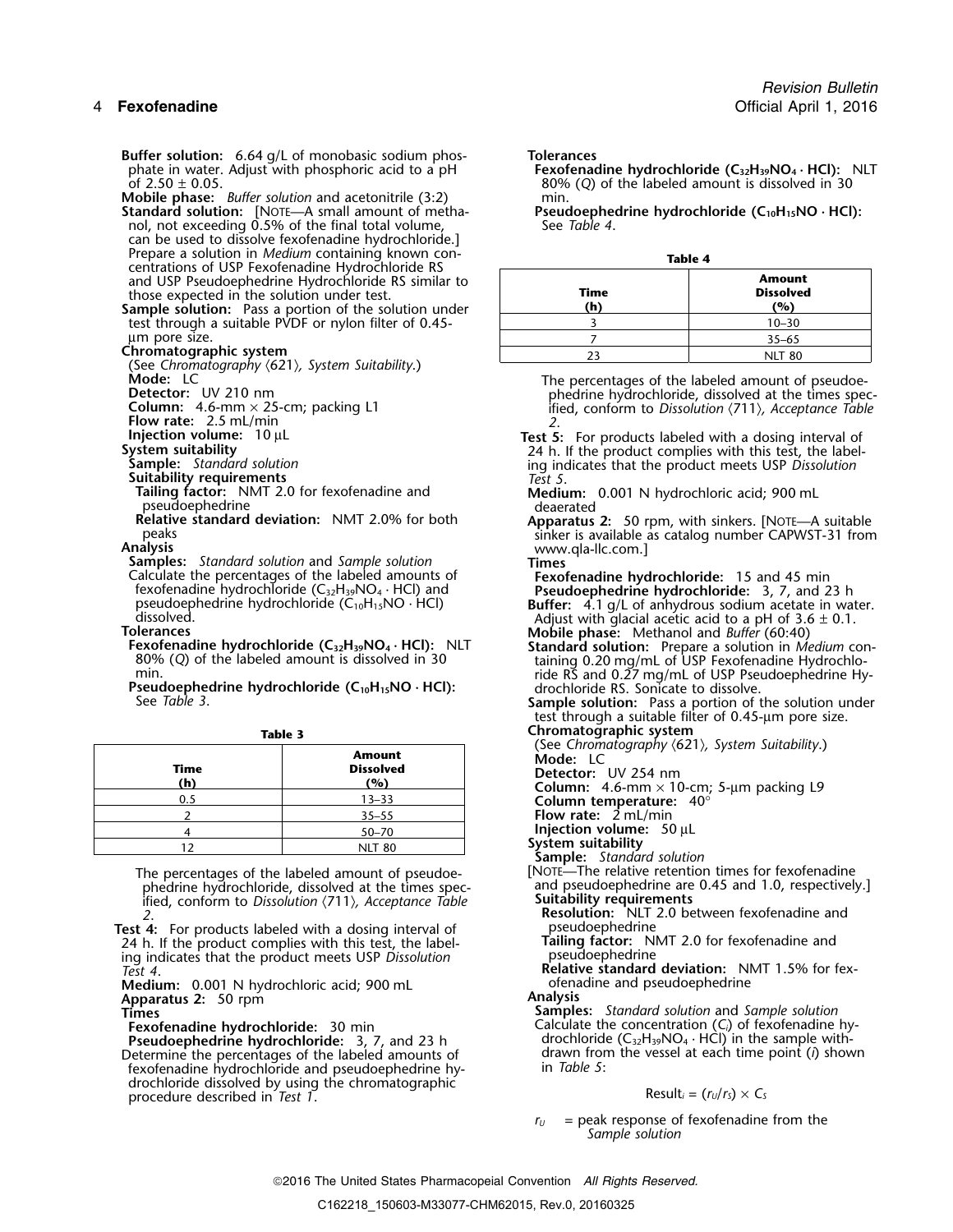- *r*<sub>S</sub> = peak response of fexofenadine from the **Table 6**<br>*Standard solution*
- 
- of fexofenadine hydrochloride  $(C_{32}H_{39}NO_4 \cdot HCl)$ dissolved at each time point (*i*) shown in *Table 5*:

$$
Result_1 = C_1 \times V \times (1/L) \times 100
$$

 $\text{Result}_2 = \{ [C_2 \times (V - V_S)] + (C_1 \times V_S) \} \times (1/L) \times 100$  2.

- in the portion of sample withdrawn at time point (*i*) (mg/mL)
- 
- 
- 
- Laiculate the concentration (C<sub>i</sub>) of pseudoephedrine<br>hydrochloride (C<sub>10</sub>H<sub>15</sub>NO · HCl) in the sample<br>withdrawn from the vessel at each time point (i) only of 2.00<br>of 2.00 shown in *Table 6*: **Mobile phase:** Acetonitrile and *Solution A* (45:55)

$$
Result_i = (r_U/r_S) \times C_S
$$

- 
- 
- 
- 

$$
Result_1 = C_1 \times V \times (1/L) \times 100
$$

$$
Result_2 = \{ [C_2 \times (V - V_5)] + (C_1 \times V_5) \} \times (1/L) \times 100
$$

Result<sub>3</sub> = (
$$
\{C_3 \times [V - (2 \times V_3)]\} + [(C_2 + C_1) \times V_3] \times (1/
$$
  
L) × 100

- 
- 
- 

| ۰.<br>M.<br>٠<br>v |  |  |  |  |
|--------------------|--|--|--|--|
|--------------------|--|--|--|--|

| <b>Time point</b> | Time<br>(min) | <b>Amount</b><br><b>Dissolved</b><br>(%) |
|-------------------|---------------|------------------------------------------|
|                   |               | NLT 60 (O)                               |
|                   |               | NLT 75 (Q)                               |

**Pseudoephedrine hydrochloride (C<sub>10</sub>H<sub>15</sub>NO · HCl):** See Table 6.

| Standard solution<br>= concentration of USP Fexofenadine<br>$C_5$<br>Hydrochloride RS in the Standard solution | <b>Time point</b> | Time<br>(h) | <b>Amount</b><br><b>Dissolved</b><br>(%) |
|----------------------------------------------------------------------------------------------------------------|-------------------|-------------|------------------------------------------|
| (ma/mL)<br>Calculate the percentage of the labeled amount $(Q_i)$                                              |                   |             | $10 - 34$                                |
| of fexofenadine hydrochloride $(C_{32}H_{39}NO_4 \cdot HCl)$                                                   |                   |             | $35 - 68$                                |
| dissolved at each time point (i) shown in Table 5:                                                             |                   | 23          | <b>NLT 80</b>                            |

- The percentages of the labeled amount of pseudoephedrine hydrochloride, dissolved at the times spec-<br>ified, conform to Dissolution  $\langle 711 \rangle$ , Acceptance Table
- **Test 6:** If the product complies with this test, the  $C_i$  = concentration of fexofenadine hydrochloride labeling indicates that the product meets USP *Dissolution* the portion of sample withdrawn at time that the *complement of the product meets* USP *Dissolution* Test 6.

point (*i*) (mg/mL)<br> *V* = volume of the *Medium*, 900 mL<br> *L* = label claim for fexofenadine hydrochloride **Times**<br>
(mg/Tablet) **Trans**<br>
(mg/Tablet) **Trans** 

- (mg/Tablet) **Fexofenadine hydrochloride:** 45 min *V*<sub>S</sub> = volume of the *Sample solution* withdrawn from **Pseudoephedrine hydrochloride:** 30 min; 2, 4, the *Medium* (mL) and 12 h and 12 h calculate the concentration (C<sub>i</sub>) of pseudoephedrine **Solution A:** 7 g/L of monoba
	-
- Standard solution: 0.07 mg/mL of USP Fex-<br>ofenadine Hydrochloride RS and 0.13 mg/mL of USP  $r_0$  = peak response of pseudoephedrine from the<br>
sample solution<br>  $r_5$  = peak response of pseudoephedrine from the<br>
sample solution<br>  $r_5$  = concentration of USP Pseudoephedrine<br>
Standard solution<br>  $r_5$  = concentratio
	-

- (See *Chromatography* 〈621〉*, System Suitability*.) Result<sup>1</sup> <sup>=</sup>*C<sup>1</sup>* <sup>×</sup> *<sup>V</sup>* <sup>×</sup> (1/*L*) ×<sup>100</sup> **Mode:** LC **Detector:** UV 210 nm **Column:** 4.6-mm × 25-cm; 10-μm packing L6 **Flow rate:** 1 mL/min **Injection volume:** 10 µL Result<sup>3</sup> = ({*C<sup>3</sup>* <sup>×</sup> [*V* <sup>−</sup> (2 <sup>×</sup> *VS*)]} + [(*C2*<sup>+</sup>*C1*) <sup>×</sup> *VS*]) × (1/ **System suitability Sample:** *Standard solution*<br>**Suitability requirements**  $S_i$  = concentration of pseudoephedrine **Resolution:** NLT 3.0 between fexofenadine and hydrochloride in the portion of sample **Resolution:**  $\frac{1}{100}$  pseudoephedrine peaks hydrochloride in the portion of sample pseudoephedrine peaks withdrawn at time point (*i*) (mg/mL) **Tailing factor:** NMT 2.0 for both fexofenadine = volume of the *Medium*, 900 mL and pseudoephedrine peaks *L* = label claim for pseudoephedrine hydrochloride **Relative standard deviation:** NMT 2.0% for both <br>(mg/Tablet) (mg/Tablet)<br>  $V_5$  = volume of the *Sample solution* withdrawn from<br>
the *Medium* (mL)<br>
Tolerances<br>
Texofenadine hydrochloride (C<sub>32</sub>H<sub>39</sub>NO<sub>4</sub> · HCl): See<br>
Fexofenadine hydrochloride (C<sub>32</sub>H<sub>39</sub>NO<sub>4</sub> · HCl): See<br>
Table 5  $Result = (r<sub>U</sub>/r<sub>S</sub>) \times C<sub>S</sub> \times V \times (1/L) \times 100$ 
	- $r_U$  = peak response of fexofenadine from the  $Sample$  *solution*
	- **(***i***) (min) (%)** *<sup>r</sup><sup>S</sup>* = peak response of fexofenadine from the **Standard solution**
	- $C<sub>S</sub>$  = concentration of USP Fexofenadine Hydrochloride RS in the *Standard solution*
	- volume of the *Medium*, 900 mL
	- = label claim for fexofenadine hydrochloride (mg/Tablet)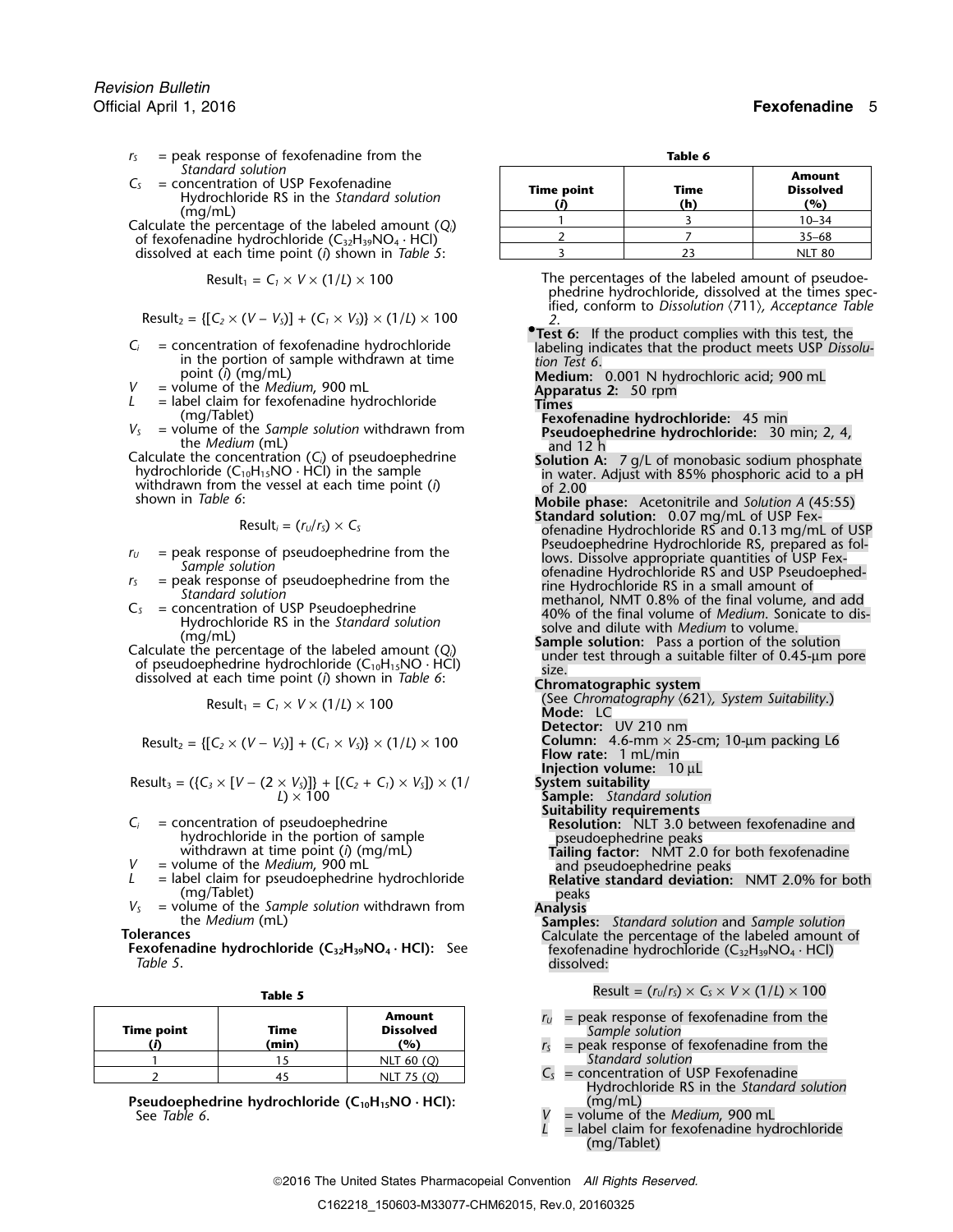hydrochloride (C10H15NO · HCl) in the sample ceed as directed in the *Assay, Procedure 1.* shown in *Table 7*: pared as directed in the *Assay, Procedure 1.*

$$
Result_i = (r_U/r_S) \times C_S
$$

- *r*<sub>*U*</sub> = peak response of pseudoephedrine from the **Samples:** *System suitability solution* and *Standard Solution Solution*
- *Sample solution solution*
- 

(mg/mL)<br>Calculate the percentage of the labeled amount of *dard solution*).]<br>pseudoephedrine hydrochloride (C<sub>10</sub>H<sub>15</sub>NO · HCl) **Suitability requirements** 

$$
esult_1 = C_1 \times V \times (1/L) \times 100
$$

$$
Result_2 = \{ [C_2 \times (V - V_5)] + (C_1 \times V_5) \} \times (1/L) \times 100
$$

Result<sub>3</sub> = (
$$
{C_3 \times [V - (2 \times V_5)]}
$$
 +  $[(C_2 + C_1) \times V_5]) \times$   
(1/L) × 100

$$
Result_4 = (\{C_4 \times [V - (3 \times V_5)]\} + [(C_3 + C_2 + C_1) \times V_5])
$$
 Analysis  
 
$$
\times (1/L) \times 100
$$

- withdrawn at time point (*i*) (mg/mL)
- *V* = volume of the *Medium*, 900 mL Result = (*<sup>r</sup>U*/*<sup>r</sup>S*) × (*CS*/*CU*) × 100
- = label claim for pseudoephedrine hydrochloride<br>(mg/Tablet)
- $=$  volume of the *Sample solution* withdrawn from

**Pseudoephedrine hydrochloride (C10H15NO · HCl):** from the *Standard solution*

| . . | Ш<br>m |  |
|-----|--------|--|
|     |        |  |

| hydrochloride in the Sample solution<br>(ma/mL)<br>Calculate the percentage of ephedrone in the | <b>Amount</b><br><b>Dissolved</b><br>(%) | Time | <b>Time point</b> |
|-------------------------------------------------------------------------------------------------|------------------------------------------|------|-------------------|
| of Tablets taken:                                                                               | <b>NMT 35</b>                            |      |                   |
|                                                                                                 | $45 - 65$                                |      |                   |
| Result = $(r_U/r_s) \times (C_s/C_u) \times (1/F) \times 100$                                   | $60 - 80$                                |      |                   |
| $=$ peak height response of ephedrone from                                                      | <b>NLT 80</b>                            |      |                   |

The percentages of the labeled amount of pseudoe-<br>  $r<sub>S</sub>$  = peak height response of pseudoephedrine phedrine hydrochloride, dissolved at the times from the *Standard solution* Table  $2.$  (RB 1-Apr-2016)

• **UNIFORMITY OF DOSAGE UNITS**  $\langle 905 \rangle$ : Meet the *Standard Solution* (mg/ml)

**IMPURITIES**<br>
[NOTE—On the basis of knowledge of the product, perform<br>
either: (a) Organic Impurities, Procedure 1 or (b) Organic Im-<br>
purities, Procedure 2; Organic Impurities, Procedure 3; and Or-<br> **ORGANIC IMPURITIES,** 

•

Buffer, Mobile phase, Diluent, System suitability solution, Related compounds stock solution, Related<br>compounds solution, Standard stock solution, Stan-<br>unknown impurity from the Sample solution<br>compounds solution

Calculate the concentration (*Ci*) of pseudoephedrine **dard solution,** and **Chromatographic system:** Pro-

withdrawn from the vessel at each time point (*i*) **Sample solution:** Use the *Sample stock solution*, pre-

Reference solution: Use the *Sample solution*, prepared **Reference solution**: Use the *Sample solution*, prepared as directed in the *Assay, Procedure 1*.

- **System suitability**
- 
- $C_s$  = peak response of pseudoephedrine from the  $C_s$  = concentration of USP Pseudoephedrine from the standard solution<br>  $C_s$  = concentration of USP Pseudoephedrine and ephedrone are 1.0 and 1.2, respectively (Sys-<br>
Hydro

- dissolved at each time point (*i*) shown in *Table 7*: **Resolution:** NLT 1.7 between pseudoephedrine and<br>ephedrone, *System suitability solution*; NLT 2.0 be- $\text{Result}_1 = C_1 \times V \times (1/L) \times 100$  epitemolic, *System suitability solution*, NLT 2.0 be-<br>tween fexofenadine and fexofenadine related compound A, *Standard solution*
	- cate injections based on the pseudoephedrine peak, *System suitability solution*; NMT 1.0% for replicate in- $F$  is external on the fexofenadine peak and NMT (1/*L*) ×<sup>100</sup> 3.0% based on the individual peaks for fexofenadine related compound A and decarboxylated degradant, *Standard solution*

**Samples:** *Sample solution* and *Reference solution* Calculate the percentage of fexofenadine related com- $C_i$  = concentration of pseudoephedrine **percentration** of pseudoephedrine por-<br> *C<sub>i</sub>* = concentration of pseudoephedrine portion of sample tion of Tablets taken:

$$
Result = (r_U/r_S) \times (C_S/C_U) \times 100
$$

- $r_U$  = individual peak area response of either<br>fexofenadine related compound A or the *Medium* (mL) decarboxylated degradant from the *Sample*<br>
ces
- **Tolerances**<br>**Fexofenadine hydrochloride (C<sub>32</sub>H<sub>39</sub>NO<sub>4</sub> · HCl): The analy r<sub>s</sub> and the peak area response of fexofenadine related Fexofenadine hydrochloride (C32H39NO<sup>4</sup> · HCl):** *<sup>r</sup><sup>S</sup>* = peak area response of fexofenadine related NLT 80% (*Q*) of the labeled amount is dissolved. compound A or decarboxylated degradant
	- See Table 7.  $\qquad \qquad \qquad C_5$  = concentration of either USP Fexofenadine Related Compound A RS or decarboxylated degradant in the *Standard solution* (mg/mL)  $C_U$  = nominal concentration of fexofenadine
		- **Amount** hydrochloride in the *Sample solution*

**(***i***) (h) (%)** Calculate the percentage of ephedrone in the portion of Tablets taken:

$$
Result = (r_U/r_S) \times (C_S/C_U) \times (1/P) \times 100
$$

- $r_U$  = peak height response of ephedrone from the *Sample solution* 
	-
- specified, conform to *Dissolution*  $\langle 711 \rangle$ , *Acceptance*  $C_s$  = concentration of USP Pseudoephedrine *Table 2.*<br>Table 2. (88 1-Apr-2016)<br>**Table 2.** (88 1-Apr-2016) **Acceptance** *Concentration* **Example 2** Hydrochlorid
- **UP**  $U_{ij} = \begin{bmatrix} 0 & 0 \\ 0 & 0 \end{bmatrix}$  in  $U_{ij} = \begin{bmatrix} 0 & 0 \\ 0 & 0 \end{bmatrix}$  and concentration of pseudoephedrine *by drochloride* in the *Sample solution*

$$
Result = r_U/[(F \times r_S + r_T)] \times 100
$$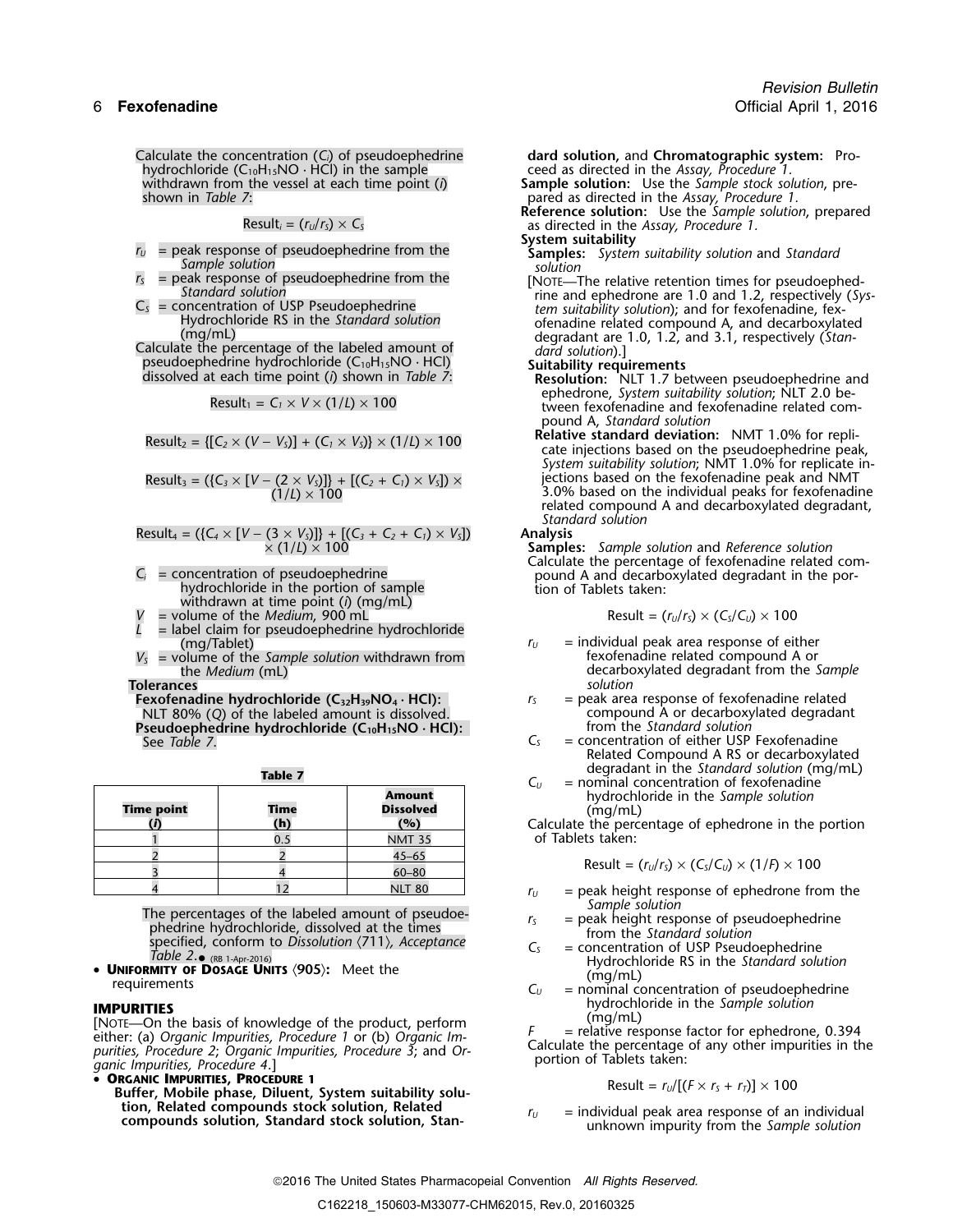- *F* = difference in concentration between the **Signal-to-noise ratio:** NLT 10, *Sensitivity solution Sample solution* and the *Reference solution*, 25 = peak area response of fexofenadine
- 
- unknown impurities from the *Sample solution* [NOTE—Disregard any peak below 0.05%.]

**Acceptance criteria:** See *Table 8*.  $\qquad \qquad$  Result =  $(r_U/r_S) \times (C_S/C_U) \times (1/f) \times 100$ 

| Tabl | ı |  |
|------|---|--|
|      |   |  |

|                                           |                                             |                                       | GIC JUILDIC JUIGLIUIL                                                                                |
|-------------------------------------------|---------------------------------------------|---------------------------------------|------------------------------------------------------------------------------------------------------|
| <b>Name</b>                               | <b>Relative</b><br><b>Retention</b><br>Time | Acceptance<br>Criteria,<br>NMT $(% )$ | $=$ peak response of fexe<br>$r_{\rm S}$<br>Standard solution<br>$=$ concentration of USP<br>$C_{S}$ |
| Pseudoephedrine                           | 1.0                                         |                                       | Hydrochloride RS in                                                                                  |
| Fexofenadine                              | 1.0                                         |                                       | (mg/mL)                                                                                              |
| Ephedrone                                 | 1.2 <sup>a</sup>                            | 0.2                                   | $=$ nominal concentratio<br>$C_{U}$<br>hydrochloride in the                                          |
| Fexofenadine related<br>compound A        | 1.2 <sup>b</sup>                            | 0.4                                   | (mg/mL)<br>$=$ relative response facter                                                              |
| Tertiary dehydrated impurity <sup>c</sup> | 1.8                                         | 0.2                                   | Table 9)                                                                                             |
| Decarboxylated degradant <sup>d</sup>     | 3.1 <sup>b</sup>                            | 0.2                                   | Acceptance criteria: See Tab                                                                         |
| Any other individual impurity             |                                             | 0.2                                   |                                                                                                      |
| Total impurities                          |                                             | 0.8                                   | <b>Table 9</b>                                                                                       |

## • ORGANIC IMPURITIES, PROCEDURE 2

from the *Standard stock solution* 

**Sensitivity solution:** 0.54 µg/mL of USP Fexofenadine **• ORGANIC IMPURITIES, PROCEDURE 3**<br>Hydrochloride RS in *Mobile phase*, prepared from the **• Colution A:** 4 mg/mL of ammo

- 
- 

- 
- 

**Tailing factor:** NMT 2.0, *Standard solution*

**Relative standard deviation:** NMT 5.0%, *Standard solution*

*r*<sub>S</sub> = peak area response of fexofenadine **Samples:** *Standard solution* and *Sample solution*<br>hydrochloride from the *Reference solution* Calculate the amount of each impurity as a perc hydrochloride from the *Reference solution*<br>
= sum of the peak area responses of all<br>
of the label claim of fexofenadine hydrochloride in  $r<sub>T</sub>$  = sum of the peak area responses of all  $r<sub>T</sub>$  of the label claim of fexofenadine hydrochloride in unknown impurities from the *Sample solution* the portion of Tablets taken:

- *<sup>r</sup><sup>U</sup>* = peak response of individual impurities from **Table 8** the *Sample solution*
- $r<sub>S</sub>$  = peak response of fexofenadine from the **Retention Criteria,** *Standard solution*
- $C<sub>S</sub>$  = concentration of USP Fexofenadine Hydrochloride RS in the *Standard solution*<br>(mg/mL)
- $C_U$  = nominal concentration of fexofenadine<br>hydrochloride in the *Sample solution*<br> $(mg/mL)$ <br> $F =$  relative response factor for each impuri
- = relative response factor for each impurity (see Table 9)

Acceptance criteria: See Table 9.

| <sup>a</sup> Relative to pseudoephedrine.<br><b>b</b> Relative to fexofenadine.<br>4-[4{4-(Diphenylmethylene)-1-piperidinyl}-1-hydroxybutyl]-2,2-dimethyl<br>phenyl acetic acid.                           | <b>Name</b>                                                                           | <b>Relative</b><br><b>Retention</b><br>Time | <b>Relative</b><br><b>Response</b><br><b>Factor</b> | Acceptance<br>Criteria.<br>NMT $(%)$ |
|------------------------------------------------------------------------------------------------------------------------------------------------------------------------------------------------------------|---------------------------------------------------------------------------------------|---------------------------------------------|-----------------------------------------------------|--------------------------------------|
| <sup>d</sup> (±)-4-(1-Hydroxy-4-[4-(hydroxydiphenylmethyl)-1-piperidinyl]-butyl]-                                                                                                                          | Fexofenadine                                                                          | 1.0                                         | 1.0                                                 |                                      |
| isopropylbenzene.                                                                                                                                                                                          | Meta fexofenadine                                                                     | 1.14                                        | 1.0                                                 | 0.2                                  |
| <b>ORGANIC IMPURITIES, PROCEDURE 2</b><br>Solution A: Dissolve 2.7 g of monobasic potassium<br>phosphate and 2.2 g of sodium 1-octanesulfonate in<br>1000 mL of water. Adjust with phosphoric acid to a pH | Fexofenadine<br>related<br>compound A<br>Tertiary dehydrated<br>impurity <sup>a</sup> | 1.38<br>2.25                                | 0.83<br>1.3                                         | 0.4<br>0.2                           |
| of $2.50 \pm 0.05$ .<br><b>Mobile phase:</b> Methanol and Solution A (3:2)<br>Standard stock solution: 0.18 mg/mL of USP Fex-<br>ofenadine Hydrochloride RS in Mobile phase                                | Individual<br>unspecified<br>impurity                                                 |                                             | 1.0                                                 | 0.2                                  |
| <b>Standard solution:</b> 0.0108 mg/mL of USP Fex-                                                                                                                                                         | Total impurities                                                                      |                                             |                                                     | 0.5                                  |

ofenadine Hydrochloride RS in *Mobile phase*, prepared a. 4-[4{4-(Diphenylmethylene)-1-piperidinyl}-1-hydroxybutyl]-2,2-dimethyl<br>from the Standard stock solution

- 
- 
- **Example solution** Number of the solution At 4 mg/mL of ammonium acetate<br>
Standard solution Weigh and finely powder 9 Tablets,<br>
Solution At 4 mg/mL of ammonium acetate<br>
Sample solution. Weigh and finely powder 9 Tablets,<br>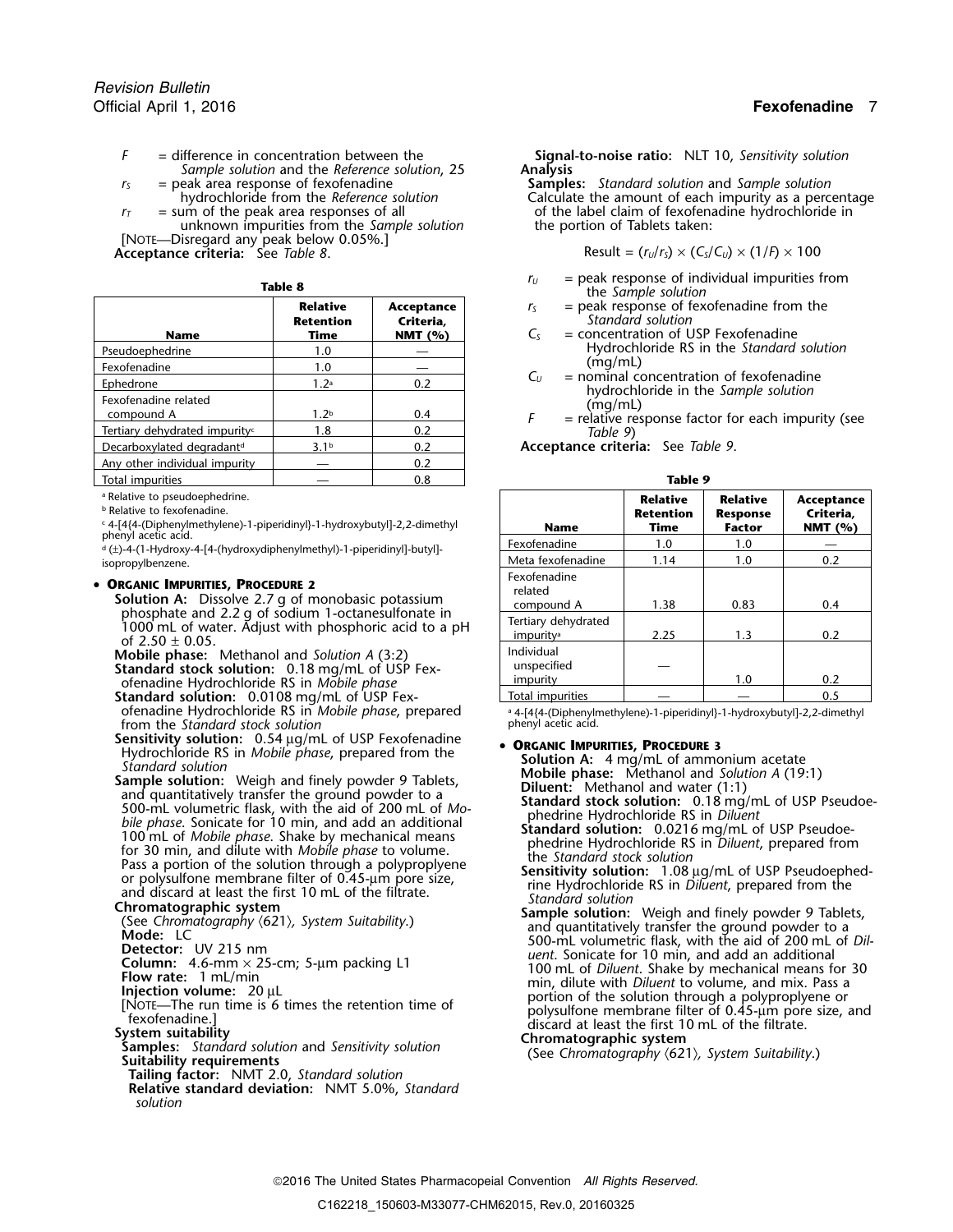**Samples:** *Standard solution* and *Sensitivity solution* **Suitability requirements Suitability requirements**<br>**Tailing factor:** NMT 2.0, Standard solution **Column:** 4.6-mm × 25

- **Relative standard deviation:** NMT 5.0%, *Standard* solution
- **Signal-to-noise ratio:** NLT 10, *Sensitivity solution* **Analysis**

**Samples:** *Standard solution* and *Sample solution* 

Calculate the amount of each impurity as a percentage of the label claim of pseudoephedrine hydrochloride in the portion of Tablets taken: *solution*

$$
Result = (r_U/r_S) \times (C_S/C_U) \times (1/F) \times 100
$$

- 
- $=$  peak response of pseudoephedrine from the *Standard solution*
- *C*<sub>S</sub> = concentration of USP Pseudoephedrine Hydrochloride RS in the *Standard solution*
- $C_U$  = nominal concentration of pseudoephedrine hydrochloride in the *Sample solution*
- (mg/mL) *Standard solution* ephedrone (RRT, 0.85 relative to the *pseudoephedrine peak*) and 1 for all other  $C_U$

**Acceptance criteria**<br> **Individual impurities:** NMT 0.2% for ephedrone;  $\overline{F}$ NMT 0.1% for any individual unspecified impurity *Table 11*)

•

- **ORGANIC IMPURITIES, PROCEDURE 4**<br> **Solution A:** Dissolve 2.7 g of monobasic potassium<br> **Individual impurities:** See Table 11. **Solution A:** Dissolve 2.7 g of monobasic potassium<br>
phosphate and 2.2 g of sodium 1-octanesulfonate in<br>
1000 mL of water. Adjust with phosphoric acid to a pH<br> *Procedure 3* and *Procedure 4* is NMT 0.3%. phosphate and 2.2 g of sodium 1-octanesulfonate in **Total impurities:** The combined total impurities from 1000 mL of water. Adjust with phosphoric acid to a pH *Procedure 3* and *Procedure 4* is NMT 0.3%. of  $2.50 \pm 0.05$ .
- **Solution B:** Methanol and *Solution A* (2:3) **Solution C:** Methanol and *Solution A* (7:3)

**Mobile phase:** See *Table 10*.

|    |                                                                       | <b>Delizalgerivge</b> | <b>v.</b> 4                                  |     |  |  |
|----|-----------------------------------------------------------------------|-----------------------|----------------------------------------------|-----|--|--|
|    | <b>Solution B</b><br><b>Solution C</b><br>Time<br>(min)<br>(%)<br>(%) |                       | Benzoic acid                                 | 0.5 |  |  |
|    |                                                                       |                       | Ephedroneb                                   | 0.9 |  |  |
|    | 100                                                                   |                       | Pseudoephedrine                              | 1.0 |  |  |
| 40 | 100                                                                   |                       | Individual                                   |     |  |  |
|    |                                                                       | 100                   | unspecified                                  |     |  |  |
| 65 |                                                                       | 100                   | impurity                                     |     |  |  |
| 66 | 100                                                                   |                       | a Response factors relative to ben           |     |  |  |
| 90 | 100                                                                   |                       | <sup>b</sup> Ephedrone is not quantitated in |     |  |  |

**Standard stock solution:** 0.18 mg/mL of USP Benzoic<br>Acid RS in *Diluent* 

- Acid RS in *Diluent* **ADDITIONAL REQUIREMENTS Standard solution:** 0.0216 mg/mL of USP Benzoic •Acid RS in Diluent, prepared from the Standard stock<br>solution<br>**Sensitivity solution:** 1.08 µg/mL of USP Benzoic Acid<br>**CONFORT SERING:** When more than one Dissolution: 1.08 µg/mL of USP Benzoic Acid<br>the labeling states the
- Sensitivity solution: 1.08 µg/mL of USP Benzoic Acid<br>
RS in Diluent, prepared from the *Standard solution*<br>
Sample solution: Weigh and finely powder 9 Tablets,<br>
and quantitatively transfer the ground powder to a<br>
500-mL vo *uent*. Sonicate for 10 min, and add an additional 100 mL of *Diluent*. Shake by mechanical means for 30

**Mode:** LC<br> **Detector:** UV 215 nm<br> **Detector:** UV 215 nm **Detector:** UV 215 nm<br> **Column:** 4.6-mm × 25-cm; 5-µm packing L3 polysulfone membrane filter of 0.45-µm pore size, in **Column:** 4.6-mm × 25-cm; 5-µm packing L3 polysulfone membrane filter of 0.45-µm pore size, and **Flow rate:** 1 mL/min discard at least the first 10 mL of the filtrate. **Injection volume:** 20 µL **Chromatographic system**<br>System suitability **COUL** System suitability (See Chromatography  $(62)$ 

**System suitability** (See *Chromatography* 〈621〉*, System Suitability*.)

**Tailing Factor:** NMT 2.0-cm; 5-µm packing L1 **Flow rate:** 1 mL/min

*Injection volume:* 10 μL System suitability

- **Analysis Samples:** *Standard solution* and *Sensitivity solution*
- **Relative standard deviation: NMT 5.0%, Standard Relative standard**

**Signal-to-noise ratio:** NLT 10, *Sensitivity solution* Result = (*<sup>r</sup>U*/*<sup>r</sup>S*) × (*CS*/*CU*) × (1/*F*) ×<sup>100</sup> **Analysis**

**Samples:** *Standard solution* and *Sample solution r*<sub>*U*</sub> = peak response of individual impurities from Calculate the amount of each impurity as a percentage the *Sample solution* the *r*<sub>5</sub> the label claim of pseudoephedrine hydrochloride in the portion of Tablets taken

$$
\text{Result} = (r_U/r_S) \times (C_S/C_U) \times (1/P) \times 100
$$

- (mg/mL)<br>ominal concentration of pseudoephedrine  $r_U$  = peak response of individual impurities from<br>the *Sample solution* 
	- $r<sub>S</sub>$  = peak response of benzoic acid from the
- *F* = relative response factor, equal to 0.52 for  $C_s$  = concentration of USP Benzoic Acid RS in the ephedrone (RRT, 0.85 relative to the *Standard solution* (mg/mL)
	- pseudoephedrine peak) and 1 for all other  $C_U$  = nominal concentration of pseudoephedrine inpurities  $D$  hydrochloride in the *Sample solution* hydrochloride in the *Sample solution*<br>(mg/mL)
- **Individual impurities:** NMT 0.2% for ephedrone; *F* = relative response factor for each impurity (see NMT 0.1% for any individual unspecified impurity  $\frac{F}{d}$  = relative response factor for each impurity (see

| <b>THON B:</b> Wethanol and <i>Solution A</i> (2:3)<br><b>ition C:</b> Methanol and Solution A $(7:3)$<br><b>pile phase:</b> See Table 10. |                          | Table 11                 |                                      |                                                           |                                      |     |
|--------------------------------------------------------------------------------------------------------------------------------------------|--------------------------|--------------------------|--------------------------------------|-----------------------------------------------------------|--------------------------------------|-----|
|                                                                                                                                            |                          | <b>Name</b>              | <b>Relative</b><br>Retention<br>Time | Relative<br><b>Response</b><br><b>Factor</b> <sup>a</sup> | Acceptance<br>Criteria,<br>$NMT(\%)$ |     |
|                                                                                                                                            | Table 10                 |                          | Benzaldehyde                         | 0.43                                                      | 0.40                                 | 0.1 |
| Time<br>(min)                                                                                                                              | <b>Solution B</b><br>(%) | <b>Solution C</b><br>(%) | Benzoic acid                         | 0.55                                                      | 1.0                                  | 0.1 |
|                                                                                                                                            | 100                      |                          | Ephedroneb                           | 0.97                                                      |                                      |     |
|                                                                                                                                            |                          |                          | Pseudoephedrine                      | 1.0                                                       | 0.52                                 |     |
| 40                                                                                                                                         | 100                      |                          | Individual                           |                                                           |                                      |     |
| -41                                                                                                                                        |                          | 100                      | unspecified                          |                                                           |                                      |     |
| - 65                                                                                                                                       |                          | 100                      | impurity                             |                                                           | 0.52c                                | 0.1 |
| $\epsilon$                                                                                                                                 | 100                      | $\sim$                   |                                      |                                                           |                                      |     |

<sup>a</sup> Response factors relative to benzoic acid.

90 100 1 comes in the dramabase is not quantitated in this method. A separate method is<br>used for the quantitation of this impurity.

**Diluent:** Methanol and water (1:1) <sup>.</sup> The response factor of pseudoephedrine relative to that of benzoic acid Standard stock solution: 0.18 mg/mL of USP Benzoic is used in the calculation of individual unspecified impuri

- 
-